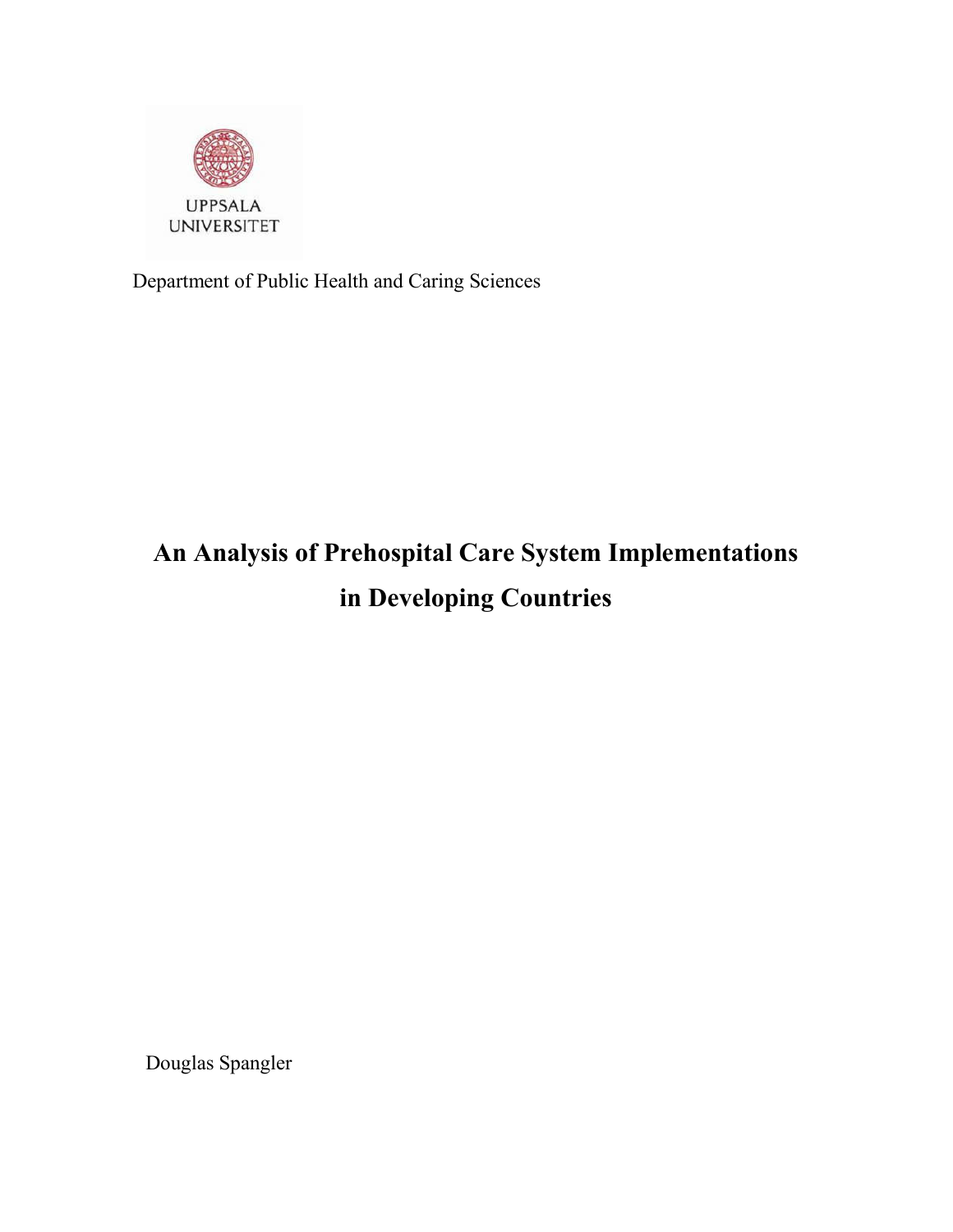#### **Contents**

## **Abstract**

Formal prehospital care systems have been implemented to various degrees across the developing world and have been shown to be potentially effective at reducing trauma-related mortality. The WHO report *Prehospital Trauma Care Systems* established consensus guidelines for organizing basic prehospital care systems in developing countries, noting a number of key elements of successful system implementation. This paper reviews the literature with respect to these key elements, identifying 3 basic types of interventions relating to the generation of *local support*, *system formalization*, and *expansion and standardization*.

## **Background**

Across the globe, over 5 million deaths per year can be attributed to physical injury, 90% of which occur in Low- and Middle-Income (LMIC) countries.(1) Road traffic injuries alone are the second largest single cause of death among individuals 5-44 after HIV/AIDS. (2) A portion of these mortalities are preventable given the timely application of relatively simple trauma care procedures, and prior research suggests that Prehospital trauma care systems are effective at reducing traumarelated mortality. (3)

Prehospital care systems exist in many forms across the developing world and are implemented formally to varying degrees related to the overall economic and political development of the nation or region in question. In Sub-Saharan Africa for instance, most areas lack formal prehospital care systems, and formally classified levels of care are non-existent. This region is characterized by the prevalence of informal methods for accessing emergency care; typically transport to a fixed healthcare facility by relatives or bystanders.(4,5) In regions with somewhat higher income, prehospital care remains largely informal, and what services exist are typically locally organized by hospitals, NGOs or local governments with varying degrees of centralized organization. Uppermiddle income countries such as China and Mexico are characterized by relatively mature EMS systems seeking to expand, standardize and centralize their services to bring higher-quality care to their patient populations.(6)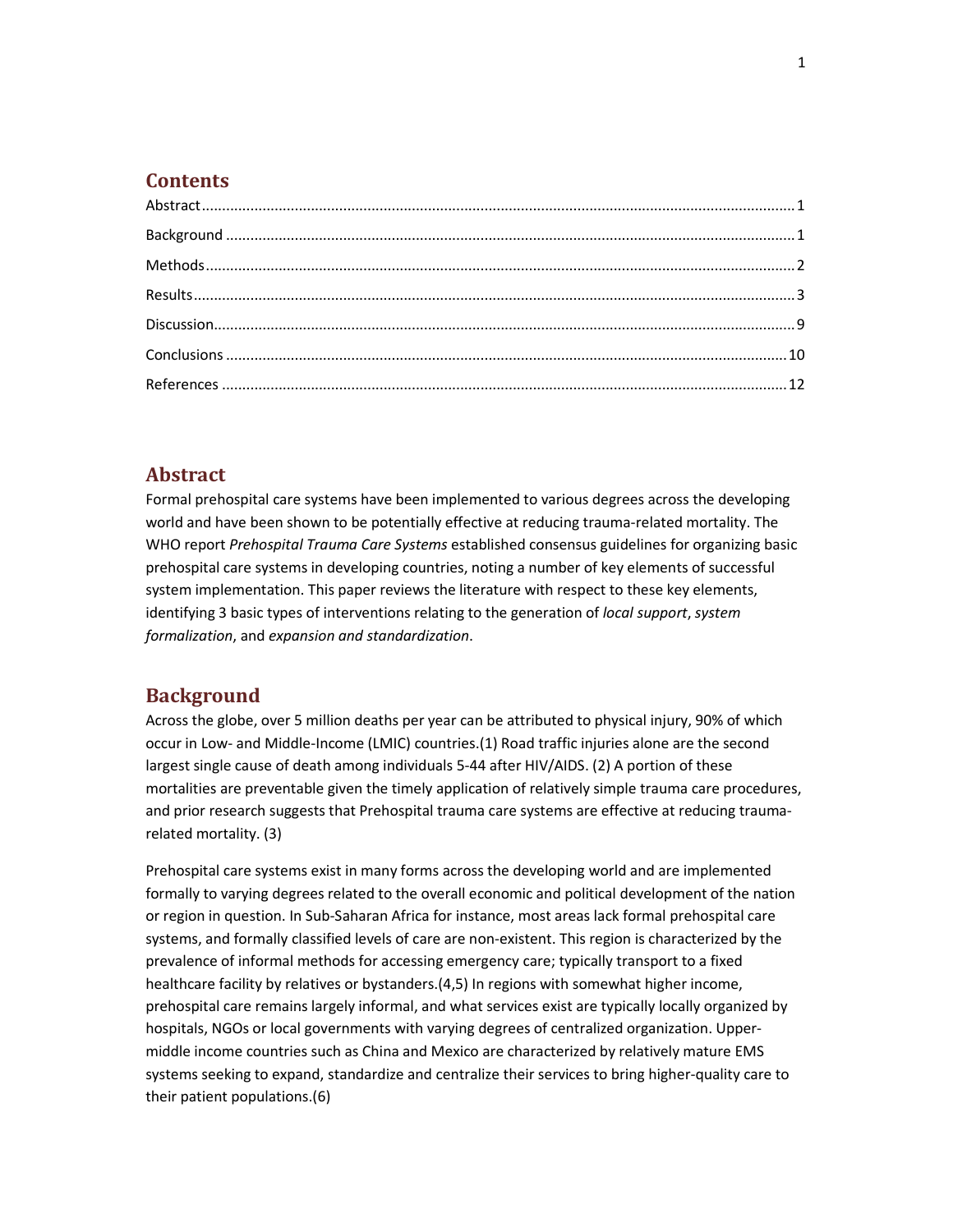As progress is made in reducing mortality due to infectious disease, an increasing portion of total mortality will be attributable to injuries and acute complications of chronic disease. In a landmark 2005 report the WHO established the "pressing need to strengthen the quality and availability of systems of prehospital trauma care throughout the world".(7) This report represents the conclusions of a 5 year WHO study to find consensus among experts in the field of trauma and pre-hospital care. This report finds evidence for the value of Emergency Medical Service (EMS) systems, particularly when focused on trauma care at a basic level. Evidence supporting the implementation of more advanced forms of pre-hospital care in LMIC countries is found to be sparse. The report describes a framework for addressing key elements of EMS system implementation, the features of which are described in Table 1 below.(7)

## **Methods**

This paper aims to identify how the key elements identified by the 2005 WHO report have been addressed in the implementation of EMS systems in developing countries. The literature on the subject of Pre-hospital care systems in developing countries was hand searched by the author to identify relevant articles. 26 relevant items were identified initially, and the following search string was created to capture additional relevant literature to ensure a full understanding of each investigated region:

(("Emergency Medical Service" OR "Prehospital")) AND ("China" OR "India" OR "Thailand" OR "Africa" OR "Pakistan" OR "Ghana" OR "Mexico" OR "LMIC" OR "Developing")

The search produced 630 results in PubMed and 48,000 results in Google Scholar, the first 300 of which were screened for relevant titles. Inclusion of titles from these searches resulted in a total of 62 potentially relevant titles. Selection of articles for inclusion in the formal analysis was based on the following criteria:

- **Describes the implementation of an EMS system or the structure of an existing EMS system**
- **Describes the above in regards to a single municipal, provincial or national EMS system**
- **Describes the above in the setting of a Low or Middle-Income country as defined by the World bank**(8)

Reflecting the heterogeneous nature of research in the field of prehospital care in these regions, a broad inclusion criteria was chosen. A purposive selection was made in the literature to represent a broad range of EMS systems with respect to region, economic development levels, and system models. 10 articles were selected by the author for inclusion in the formal analysis to match the scope of this assignment. Given the largely qualitative and descriptive nature of research on this topic, no quantitative meta-analysis was performed.

The 2005 WHO report "Prehospital trauma care systems" was found in the course of the literature review to be a widely referenced source for implementation guidelines related to this topic, and was chosen to provide a framework for analyzing the selected articles. An analysis of the report by the author yielded a number of key elements to be considered during the implementation of an EMS system as described in Table 1 below.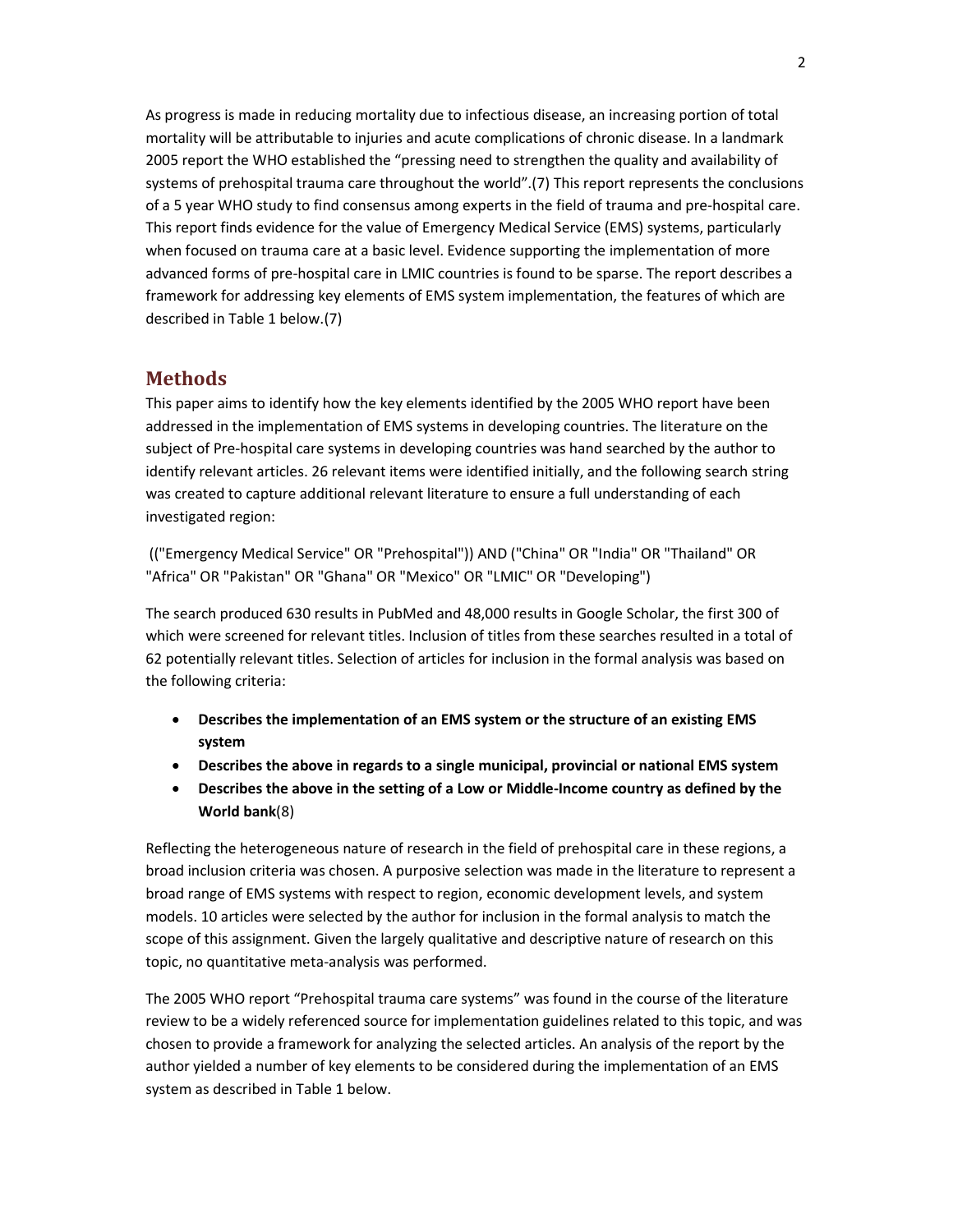| Table 1 - Key Elements of EMS system Implementation |  |
|-----------------------------------------------------|--|
|-----------------------------------------------------|--|

- Lead Organization
	- o Identification of an agency responsible for legislative development, regulatory oversight, organization of the system and financing.
- Local Support
	- $\circ$  Generation of regional and local support and involvement that includes members of the local community.
- System Model
	- o Selection of processes, models and actors involved with care delivery.
- Medical Direction
	- o Active coordination of care, training and quality assurance by a dedicated leadership team.
- Political support
	- o Development of ongoing political and legislative support for the financing and regulation of EMS operations.

This framework represents a minor alteration of the list described in Box 2 of the 2005 WHO report (p. 14), with the inclusion of an item to account for the model and actors involved in a given EMS system, which is recognized in the report as playing a key role in implementation success. Each included article was analyzed with respect to the provision for each of the key elements. It must be noted however that owing to the non-exhaustive nature of the literature review and the subjectivity of this qualitative review model, the results found below must be considered to be only an outline of potential solutions and acknowledged implementation gaps in the EMS systems described. This methodology is thought to be subject to significant publication bias, as only a single article containing explicitly negative findings was identified.

# **Results**

## **1 - Husum et al., 2003 (9)**

- Study Description
	- o Five-year prospective study of prehospital Trauma system implementation in landmine-dense provinces in North Iraq and Cambodia. Primary findings indicate reduction in total mine-related injury mortality rate from 40% to 15%.
- Lead Organization
	- o Study authors play primary role in training initial staff and organizing project. Activity of local agencies in project is not described.
- Local Support
	- $\circ$  "Village University" model of training Initial training of local paramedics by authors over 3 years, who become instructors for future classes. Further trickle-down training to networks of lay First-responders recruited locally.
- System Model
	- o Tiered response system utilizing a "Chain of Survival" from volunteer healthcare workers to professional staff trained in Basic- or Advanced Life Support techniques.
- Medical Direction
	- $\circ$  Provided by Authors during study period. Local medical direction not described.
- Political support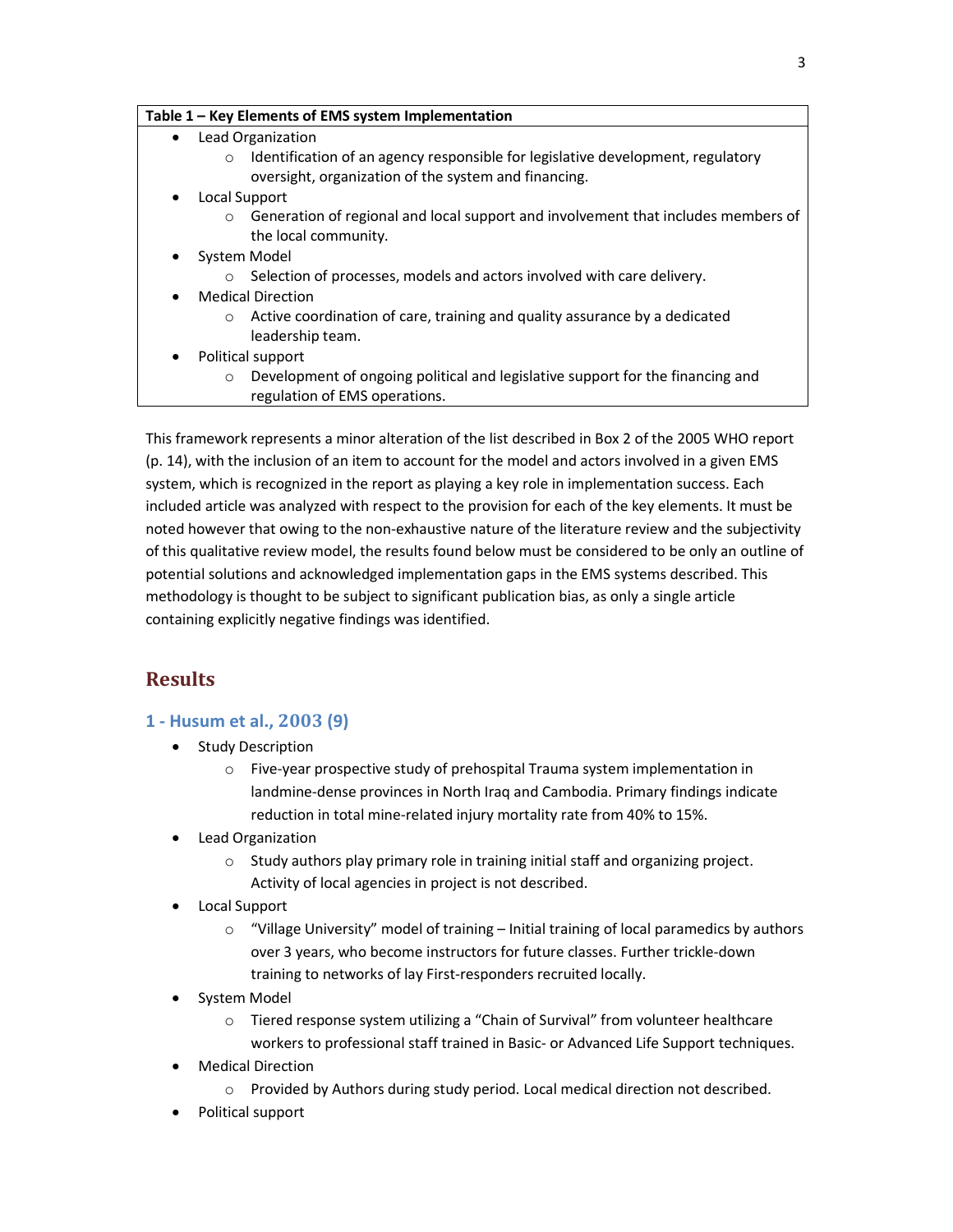o Agreement with local ministries of health noted, project funding is not described.

This study notes a highly significant impact on landmine injury lethality rates following the implementation of a prehospital care system. Of note is that 97% of patients were managed at a BLS level of care, despite the high level of training provided to local providers. Little is documented in this study relating to the local organization which will need to support the project financially and provide clinical leadership upon the cessation of the study period.

# **2 - Waseem et al. 2010 (10)**

- Study Description
	- o Descriptive study of the implementation of an EMS system in Punjab province in Pakistan. Findings indicate success in maintaining low (7 minute average) response times.
- Lead Organization
	- o "Rescue 1122" created to manage EMS responses at Regional level. No National coordinating organization noted.
- Local Support
	- o Emergency Services Academy established to train EMTs drawn from local population.
- System Model
	- $\circ$  Ambulance staff trained to Basic Life Support level. Operations are managed by Rescue 1122.
- Medical Direction
	- o Led by motivated, local trauma surgeon. Local Emergency Services Academy founded to train personnel, centralized command structure implemented.
- Political support
	- o Legislatively mandated, Government-financed service. Core EMS mission supported by addition of Fire suppression and disaster response functions.

This study describes the implementation of a Basic Life Support ambulance service in Lahore as a pilot project for implementation across the province of Punjab. This implementation is notable for its description of strong legislative support, and a model focusing on the implementation of a BLS ambulance service as prescribed by the 2005 WHO Report. Cost savings are reported by the use of locally produced vehicles and training materials. A relatively low level of utilization is reported (170 calls daily in a city of 5.1 million), which the authors attribute to cultural norms and the presence of informal ambulances. Other researchers have suggested mistrust of ambulance services and a sense of inadequacy as compared to international systems as barriers to Ambulance service utilization.(11) No objective outcome measures are reported to provide evidence to support the effectiveness of the implementation beyond the response time metric.

## **3 - Peralta et al., 2006 (12)**

- Study Description
	- $\circ$  Retrospective, descriptive analysis of EMS according to guidelines established by the American Ambulance Association (AAA). This study found that EMS in Mexico City did not meet the criteria established to govern EMS services in the United States.
- Lead Organization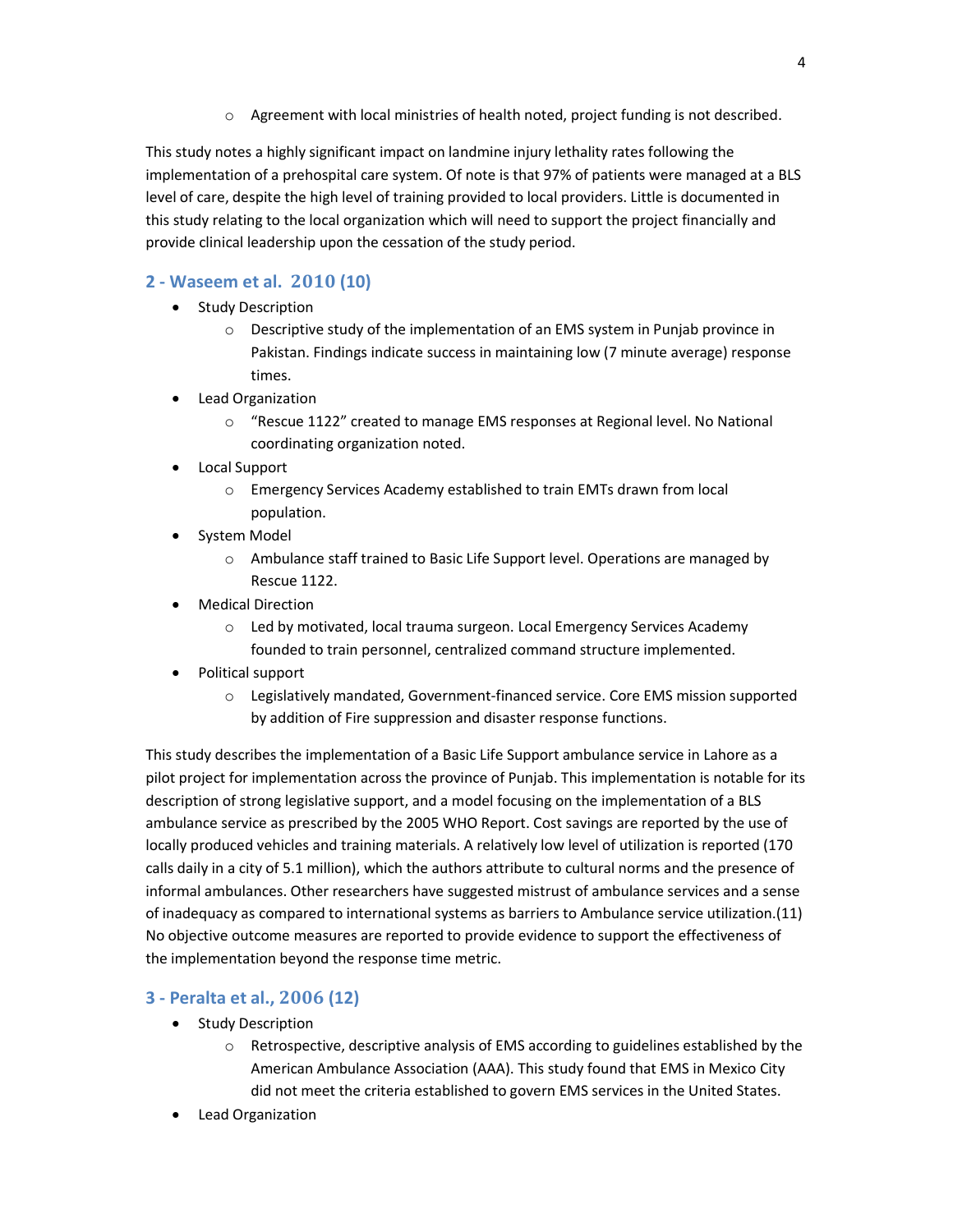- $\circ$  This study found EMS in Mexico City to be highly decentralized and lacking in common training standards and protocols. No lead organization was found to exist.
- Local Support
	- o EMS development organic Product of local actors filling local EMS Needs.
- System Model
	- $\circ$  Primarily BLS-level services provided by a myriad of private, volunteer and hospital based actors.
- Medical Direction
	- $\circ$  Study finds no indication of physician involvement in clinical aspects of ambulance operations or protocol development. No evidence found of quality assurance programs.
- Political support
	- $\circ$  No explicit financial backing for EMS on provincial or national level. Regulations relating to clinical certifications recently passed.

This analysis of EMS services in Mexico City is hampered by a nearly complete lack of viable data on the studied system, but is able to provide an in depth qualitative description. While EMS in Mexico City is functional with reported response time averages of  $7 - 35$  minutes, the authors find that EMS is administered by a number of independent agencies with no common medical direction, organization or training. This has resulted in a low level of competence among ambulance personnel, as illustrated by the fact that among staff agreeing to perform a voluntary certification exam at a basic level, 50% failed. Data on cost efficiency and clinical indicators were not able to be procured, making systematic quality assessment impossible.

## **4 - Geduld et al., 2011 (13)**

- Study Description
	- $\circ$  Descriptive study of the implementation of a first-aid training course for taxi drivers in Mahajanga, Madagascar. Stakeholder views indicated success, formal evaluation is underway.
- Lead Organization
	- o Effort led by local University Hospital. No formal government involvement is indicated.
- Local Support
	- o Local doctors trained to lead classes for local taxi drivers, financed by local hospital.
- System Model
	- o Lay responders only, no formal response system.
- Medical Direction
	- o No formal medical direction, training overseen and developed by emergency medical specialists in South Africa.
- Political support
	- o No political considerations involved, interest in replicating project elsewhere in Madagascar is noted.

This study describes in intervention possible even in the absence of any potential sources of formal organization or ongoing support. Indeed resources are so limited that the single donated Red Cross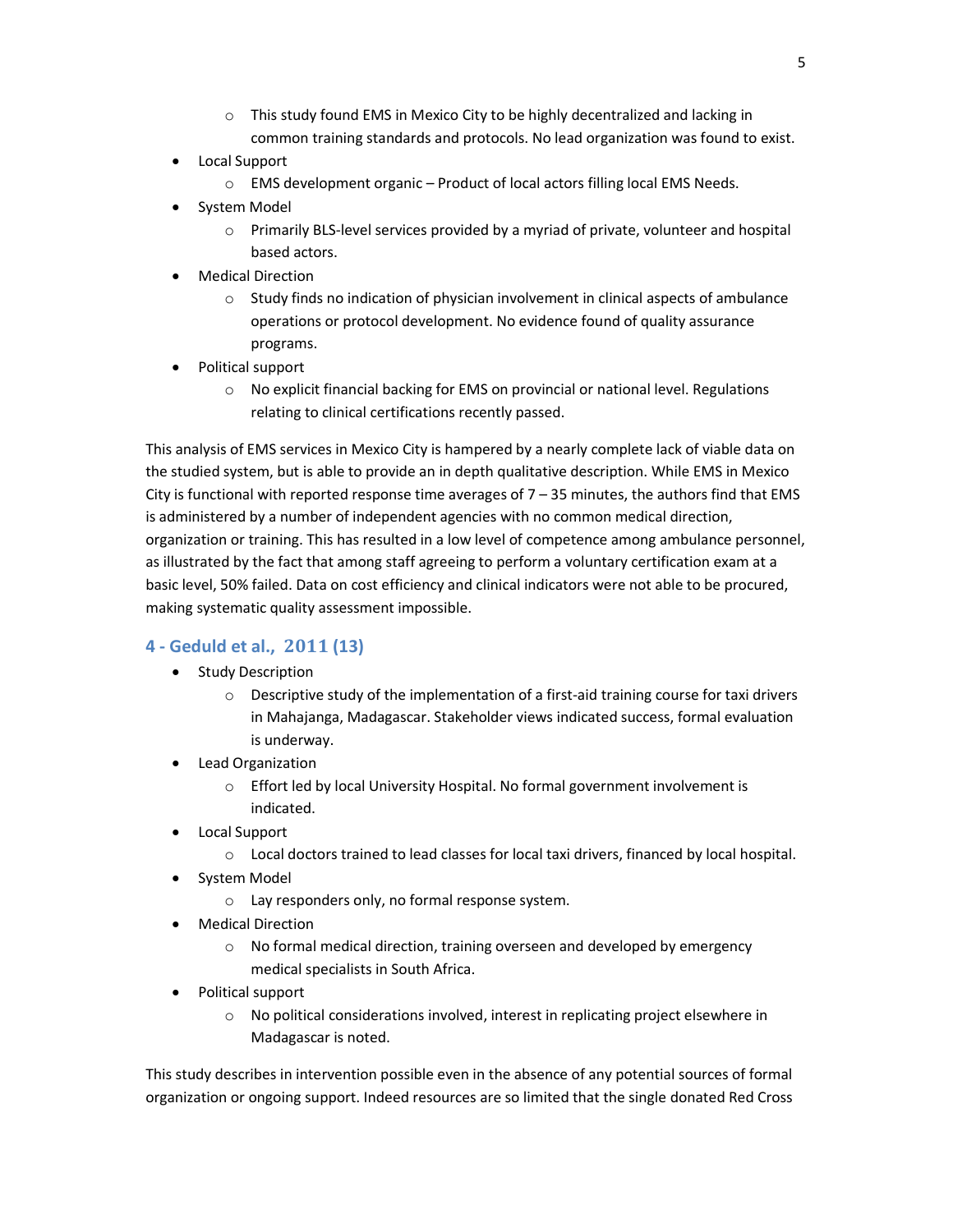ambulance is non-operational due to financial constraints. While no formal organization is created in the intervention, it is hoped that the curriculum developed for this project could be replicated elsewhere.

## **5 - Mould-Millman et al., 2015 (14)**

- Study Description
	- o Mixed-methods study of Emergency department patients in Ashanti, Ghana. Found National Ambulance Service in Ashanti, Ghana to be well developed, but lacking in reliable financing, public access, and quality assurance processes.
- Lead Organization
	- o EMS in Ghana coordinated by the National Ambulance Service (NAS), which directly manages a portion of formal prehospital care, manages dispatch and sets training standards.
- Local Support
	- o System organized national/district level. Efforts to illicit local support are not documented.
- System Model
	- $\circ$  National agency in lead, some ambulances semi-autonomously managed by district hospitals. Ambulance scope of practice not described.
- Medical Direction
	- $\circ$  Medical direction provided by NAS doctor only region in Ghana to do so. Training provided to NAS ambulance staff directly. No formal clinical guidelines exist.
- Political support
	- o EMS partially financed at national level, heavy reliance on patient fees for income.

This study describes and analyzes an EMS system coordinated under a lead national agency and trained to set standards, despite a relatively low national level of economic development. Despite a low ambulance to population ratio, ambulance services are able to deliver a significant portion of acute cases to local EDs.(15)

## **6 - Lima et al., 2010 (16)**

- Study Description
	- o Analysis of the implementation of the National policy for reducing accident- and violence-related mortality and morbidity (PNRMAV) in the EMS system of Recife, Brazil. Study found that fixed prehospital care centers did not meet standards, while the ambulance service was better trained but suffered from communication problems and delays in care.
- Lead Organization
	- o National Health Service is lead organization for EMS.
- Local Support
	- o Decentralized administration of fixed prehospital care (clinics, non-hospital emergency care units). Local support for EMS not described.
- System Model
	- o Tiered response model includes basic and advanced level practitioners. Service in Recife administered by Federally organized Emergency Care Service (SAMU)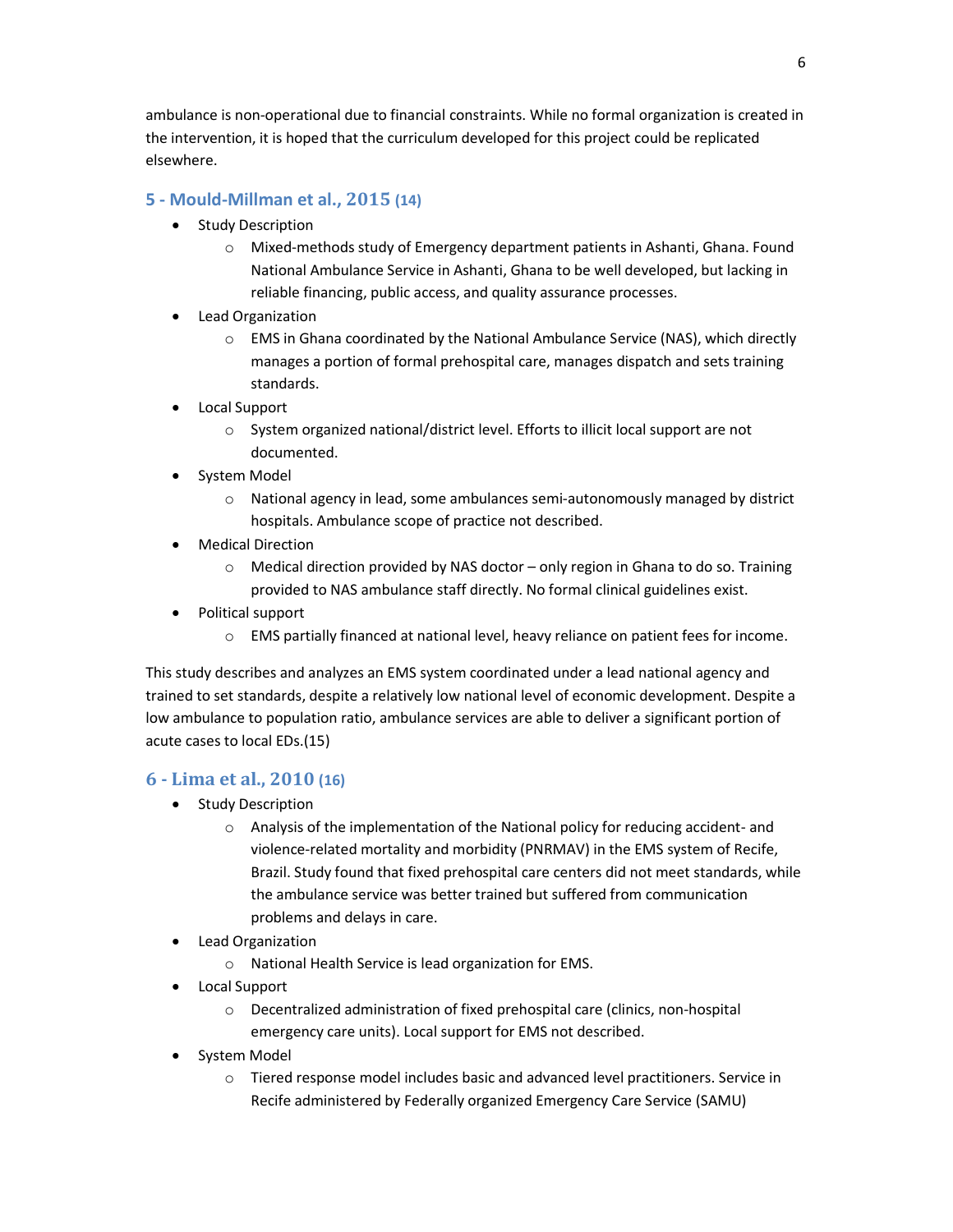- Medical Direction
	- $\circ$  Central medical direction provided by NHS, well defined guidelines for training and protocols are in place.
- Political support
	- o National policy supports EMS provision, National Health Service financed to provide services nationally.

This study demonstrates how established guidelines can be used to evaluate the performance of EMS systems, and provide a framework for system improvement. Despite some issues relating to lack of communication and delays due to overcrowding in emergency departments, nationally organized SAMUs provide a high level of care, in contrast to locally managed fixed prehospital care centers.

#### **7 - Suriyawongpaisal et al., 2014 (17)**

- Study Description
	- o This pre-post study seeks to determine the impact of implementing a National Lead Organization, the Emergency Medical Institute of Thailand (EMIT), on EMS in Thailand. Findings indicate reduced response times and increased ambulance coverage, but were not able to demonstrate an improvement in triage accuracy.
- Lead Organization
	- o EMIT (established by national statute in 2008) manages dispatch, training and service standards, and coordinates quality assurance.
- Local Support
	- o Not described
- System Model
	- $\circ$  Tiered response system formalized by EMIT, operational actors not described.
- Medical Direction
	- o Not described
- Political support
	- $\circ$  Statutory support for EMIT, primarily public financing for EMS with increasing use of service fees.

While the quantitative review resulting from this study is unsurprising, the ability to analyze data from across regions in Thailand stands in contrast to the inability to gather these data in countries lacking such centralized organization. This structure has enabled an expansion of services on a standard model that can be audited to ensure high-quality care.

#### **8 - Jayaraman et al., 2009 (18)**

- Study Description
	- $\circ$  Evaluation of the implementation of a first aid training program in Kampala, Uganda. Findings indicate increased skills usage post-training, and cost effectiveness.
- Lead Organization
	- o No lead organization noted, and no organized prehospital care exists in Kampala.
- Local Support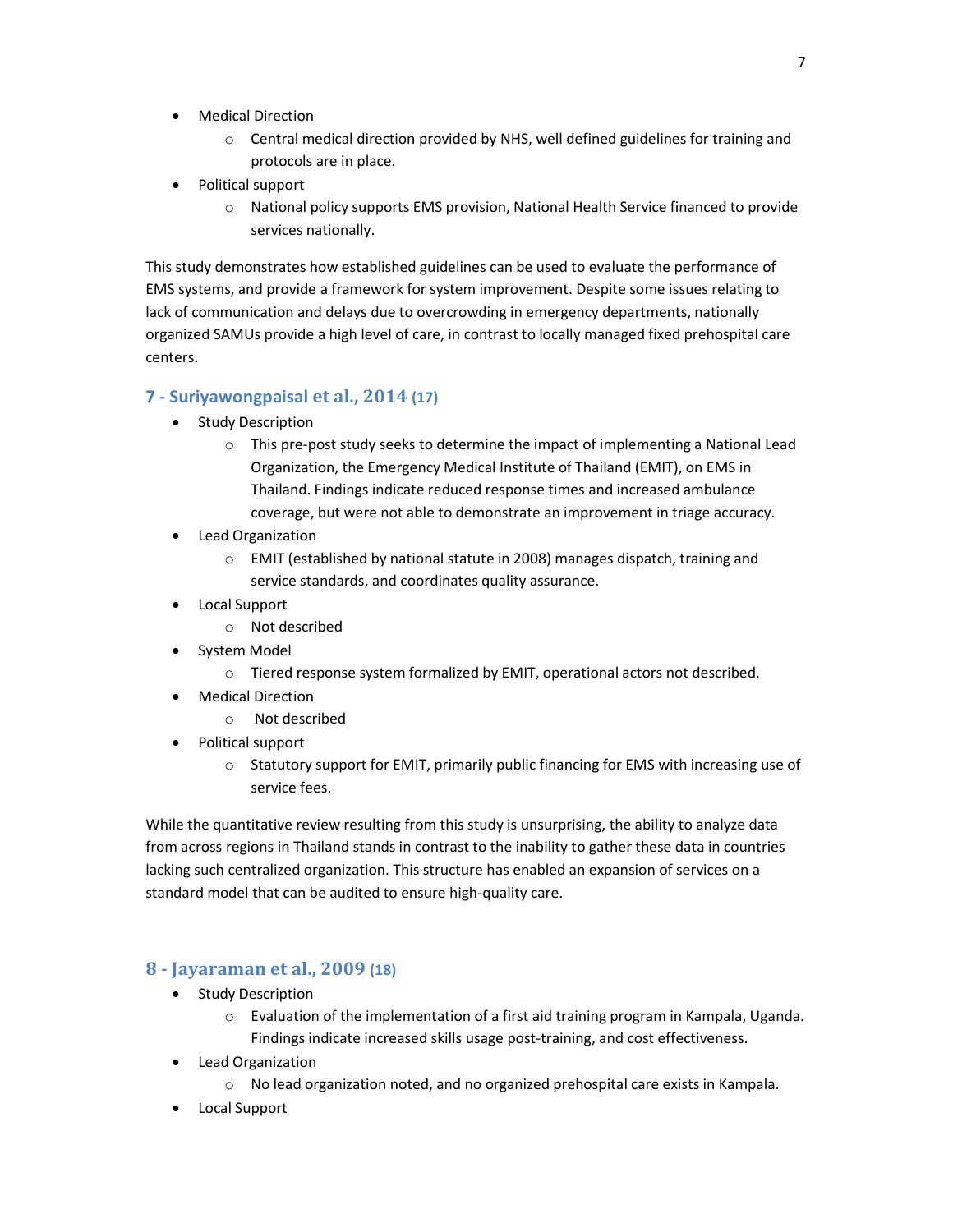- o Local Taxi drivers, police officers, community leaders enrolled to program.
- System Model
	- o System integrated with existing actors (Police, taxi) likely to be at the scene of incidents involving trauma. Minimal training - Single day of instruction provided to trainees.
- Medical Direction
	- o No formal medical direction exists.
- Political support
	- o Political support not noted, but study demonstrates feasibility in terms of cost effectiveness in the framework of Ugandan health spending.

This study describes a minimalist implementation of prehospital care in a region lacking formal prehospital care systems. Training was provided to taxi drivers and police officers in accordance with WHO guidelines on basic trauma care in a single day course.

## **9 - Zimmerman et al., 2013 (19)**

- Study Description
	- o Evaluation of the implementation of a formal EMS system in Jaffna district, Sri Lanka. Study demonstrated acceptable utilization and cost sustainability over study period.
- Lead Organization
	- o Regional Department of Health Services (RDHS) managed project, no national agency for prehospital care exists.
- Local Support
	- o Included training of community members in first aid techniques and accessing EMS.
- System Model
	- o All-BLS system directed by National Health Service, some ambulances operated by NGOs.
- Medical Direction
	- $\circ$  Development of clinical protocols and continued medical oversight by RDHS physician.
- Political support
	- $\circ$  Support from RDHS, two international grants. No formal regulation of services or statutory financing. Salaries financed by Ministry of Health, operation costs covered by voluntary service fee.

This study describes the development of a prehospital care system in Jaffna, Sri Lanka in 2009 in the wake of the civil war. Implementation followed a US model with substantial international support. This study demonstrates the success of utilizing local support to expand access to emergency care in its relatively high utilization rate, and the feasibility of a system based on the WHO report recommendations. Due to lack of ongoing operational funding or a legal mandate, the future of the system remains uncertain however.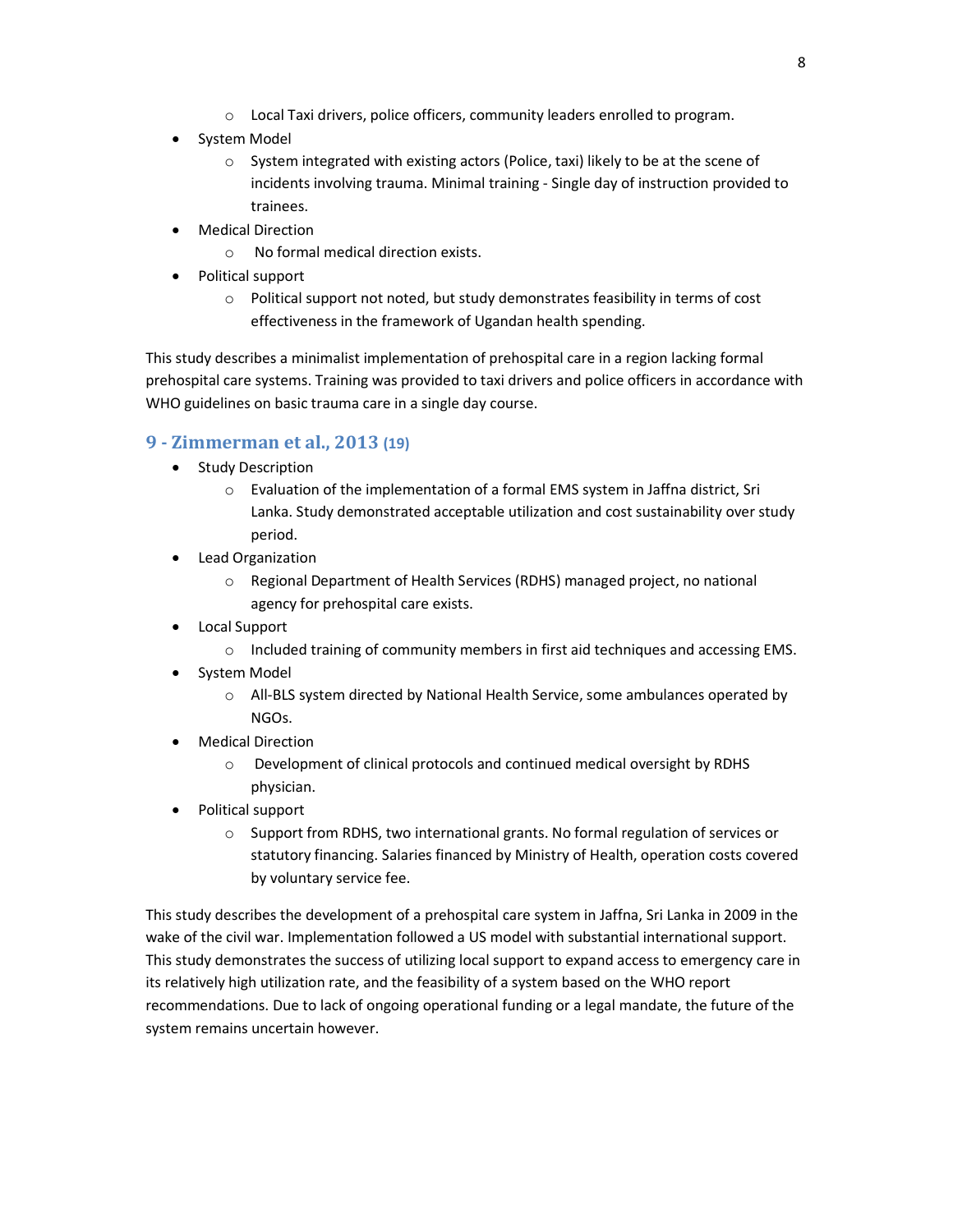#### **10 - Hung et al., 2009 (20)**

- Study Description
	- $\circ$  Qualitative, descriptive study of EMS systems across China. Study finds a great deal of variety in system models, levels of training and financing.
- Lead Organization
	- o Services organized under Emergency Medical Service System (EMSS), however services are delivered by a wide variety of agencies in various regions, with little centralized control over standards.
- Local Support
	- o Heavily regionalized system utilizing local resources.
- System Model
	- o Various models of care delivery including standalone emergency care centers, hospital based systems, unified emergency response systems and fire or police based systems.
- Medical Direction
	- o No coherent medical direction at national level exists.
- Political support
	- $\circ$  Funding for EMS nominally public, but reliance on fee-for-service is widespread.

This study of the Chinese EMS system reveals a lack of central standardization of training and legal mandates for emergency care. Prehospital care is provided by a patchwork of actors in various regions. This makes synthesis difficult, but the authors note a general lack of coverage in rural areas, a lack of standard referral system and a need for national government support for and regulation of EMS as areas for improvement.

## **Discussion**

In reviewing the literature, it was found that three general types of implementations could be identified. These included projects to improve local knowledge and informal systems with minimal ongoing public support, the creation of local or regional formal EMS systems, and the expansion and standardization of EMS systems at the regional or national level. Each of the reviewed studies focus on different key elements as described by the WHO, dependant on the socioeconomic and cultural context of the studied system as described below.

#### **Local Support Generation**

In situations where resource availability does not permit the sustainable implementation of formal prehospital care systems, interventions focus on increasing the ability of local actors to provide appropriate initial care and improve access to definitive care. In terms of addressing the key elements described by the WHO report; interventions of this type focus on improving care by building local support for prehospital care. Examples of this type of effort are 4 and 8 above, describing first aid training programs for taxi drivers, policemen, and other local actors at low cost. Such interventions can be helpful in changing societal norms and raising awareness about accessing formal emergency care.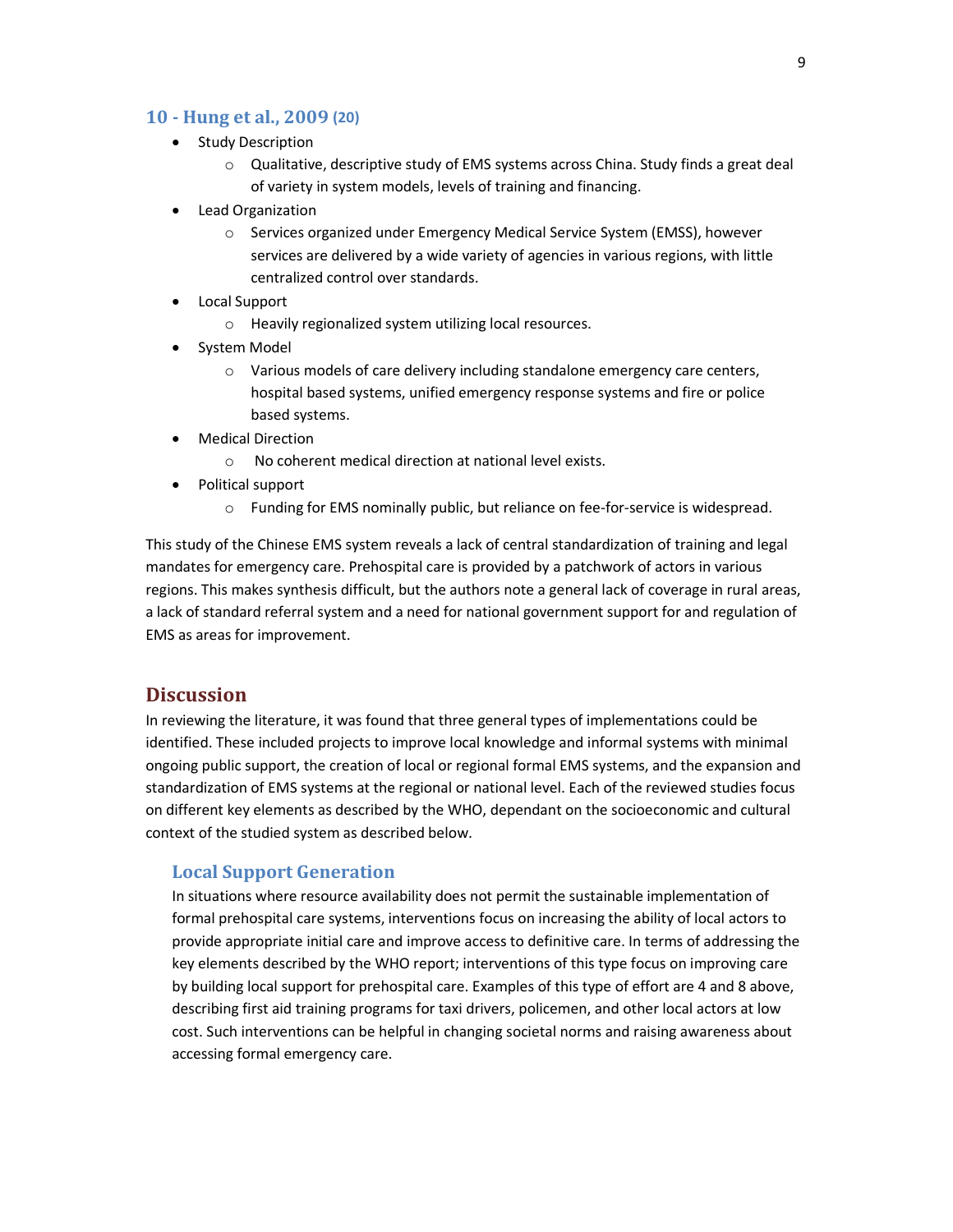#### **System Formalization**

As awareness about the hazard posed by traumatic injury increases and local leaders become able to dedicate resources to managing a formal prehospital care system, EMS systems are typically developed at the level of the municipality or province. These interventions are often inspired by western EMS systems, and must address a full range of operational issues related to the system model, medical direction and financial/political support. In many cases, such interventions are intended to serve as a model for future national efforts as described in study 2 above, where it is noted that the "Rescue 1122" system is to be implemented in other Pakistani provinces. These regional implementations may in some cases be at risk due to a lack of formal national support as described in study 9, which was heavily reliant on one-time international grants.

#### **Expansion and Standardization**

Studies investigating relatively mature EMS systems tend to focus on expanding coverage of EMS systems to underserved populations in rural and low-income areas, and establishing standards of care across regions or countries. These often focus on the role of the Lead Organization and its effectiveness in organizing prehospital care, or the need to establish one. These studies tend to view centrally organized systems such as the National Ambulance Service in Ghana (Study 5) and the Emergency Medical Institute of Thailand (Study 7) positively. Prehospital care systems developed organically at a local level are seen as less effective, such as the local EMS providers in study 5, fixed prehospital care providers in study 6, and the EMS system in Mexico City in study 3.

Successful EMS systems as described by studies of the third type in this categorization have in common a strong central lead organization. An early focus on the creation of national and/or regional frameworks for EMS may provide long-term benefits as the demand for prehospital care increases in concert with a region's economic development. EMS systems developed in the context of EMS-specific regulatory frameworks are found to be if not more efficient, at least measureable. It was for instance found to be impossible to determine generally even the most basic of performance measurements in the splintered EMS system of Mexico City.

Local support was found to be a particularly critical element in interventions involving low-income countries and in the successful implementation of formal EMS systems. In addition to interventions aimed solely at building local support for improving prehospital care, studies of formal EMS system implementation often note the critical role of interventions to improve awareness and training among the general population. Studies 1 and 9 both describe the important role of lay first responders in activating the formal care system.

## **Conclusions**

The 2005 WHO report *Prehospital Trauma Care Systems* provides a useful framework for understanding the key elements of successful prehospital care system implementation in developing countries. Studies on this topic can be classified as describing local support generation, system formalization, or system expansion and standardization. The first and last of these tend to focus on local support and the lead organization respectively. The successful implementation of formal EMS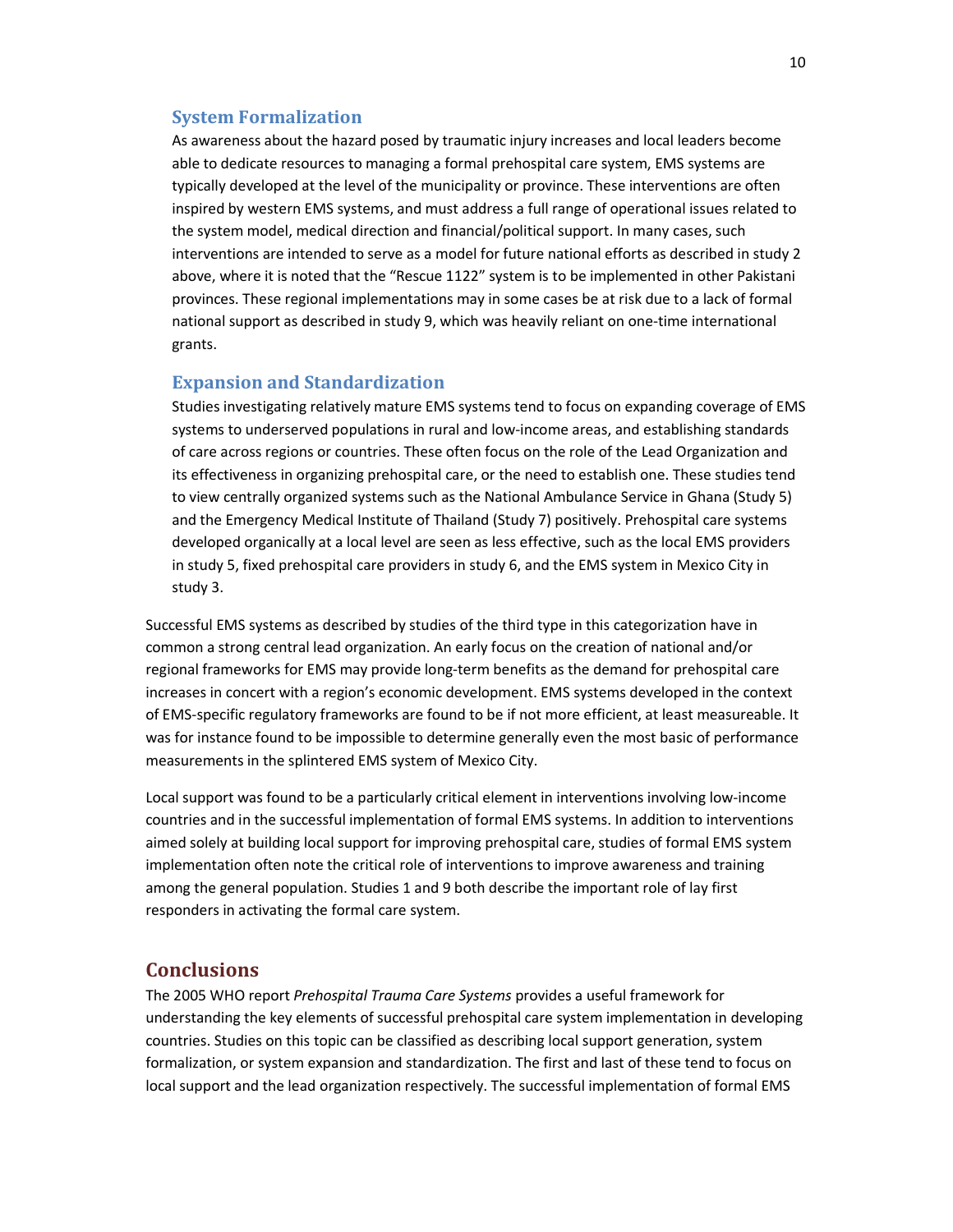systems is highly dependent on local support, and the regulatory context in which it occurs may play a large role in the ability to measure the performance of the system as it develops.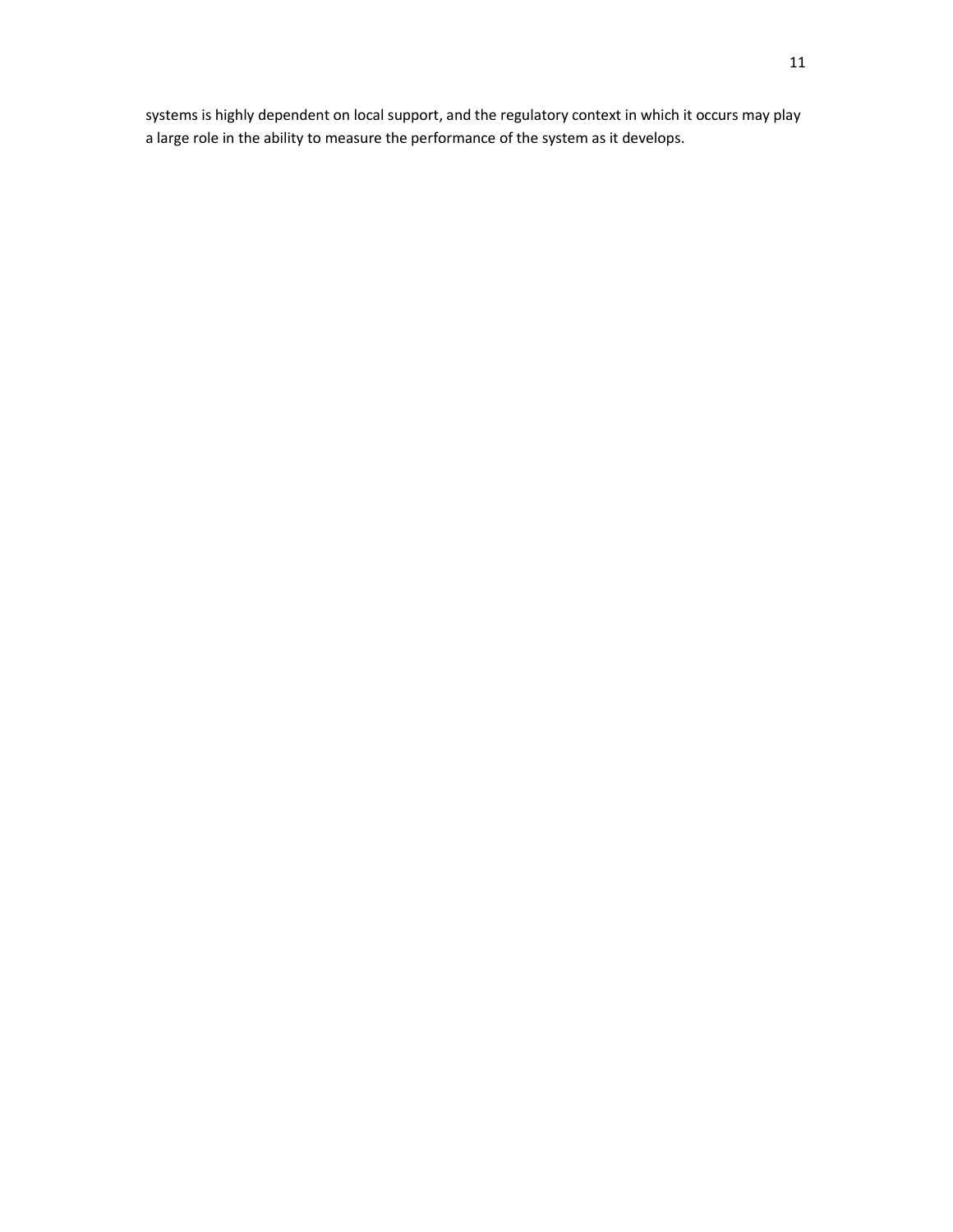## **References**

- 1. Mock C, Lormand J-D, Goosen J, Joshipura M, Peden M. Guidelines for essential trauma care [Internet]. Geneva: World Health Organization; 2004 [cited 2016 Apr 2]. Available from: http://www.who.int/violence\_injury\_prevention/publications/services/guidelines\_traumacare/ en/
- 2. Krug EG, others. Injury: a leading cause of the global burden of disease. 1999 [cited 2016 Mar 30]; Available from: http://apps.who.int/iris/handle/10665/66160
- 3. Henry JA, Reingold AL. Prehospital trauma systems reduce mortality in developing countries: a systematic review and meta-analysis. J Trauma Acute Care Surg. 2012;73(1):261–8.
- 4. Reynolds TA, Calvello EJB, Broccoli MC, Sawe HR, Mould-Millman N-K, Teklu S, et al. AFEM consensus conference 2013 summary: Emergency care in Africa – Where are we now? Afr J Emerg Med. 2014 Sep;4(3):158–63.
- 5. Mould-Millman NK, Stein C, Wallis LA. Time to standardise levels of care amongst Out-of-Hospital Emergency Care providers in Africa. Afr J Emerg Med [Internet]. [cited 2016 Feb 19]; Available from: http://www.sciencedirect.com/science/article/pii/S2211419X16000045
- 6. Nielsen K, Mock C, Joshipura M, Rubiano AM, Zakariah A, Rivara F. Assessment of the Status of Prehospital Care in 13 Low- and Middle-Income Countries. Prehosp Emerg Care. 2012 Jun 6;16(3):381–9.
- 7. Varghese M, Sasser S, Kellermann A, Lormand J-D. Prehospital trauma care systems [Internet]. Geneva: World Health Organization; 2005 [cited 2016 Mar 30]. Available from: http://apps.who.int/iris/handle/10665/43167
- 8. World Bank. Country and Lending Groups | Data [Internet]. 2013 [cited 2016 Apr 2]. Available from: http://data.worldbank.org/about/country-and-lending-groups
- 9. Husum H, Gilbert M, Wisborg T, Van Heng Y, Murad M. Rural Prehospital Trauma Systems Improve Trauma Outcome in Low-Income Countries: A Prospective Study from North Iraq and Cambodia. J Trauma Inj Infect Crit Care. 2003 Jun;54(6):1188–96.
- 10. Waseem H, Naseer R, Razzak JA. Establishing a successful pre-hospital emergency service in a developing country: experience from Rescue 1122 service in Pakistan. Emerg Med J. 2010;emj – 2010.
- 11. Chandran A, Ejaz K, Karani R, Baqir M, Razzak J, Hyder AA. Insights on the effects of patient perceptions and awareness on ambulance usage in Karachi, Pakistan. Emerg Med J. 2014 Dec 1;31(12):990–3.
- 12. Peralta LMP. The prehospital emergency care system in Mexico City: A system's performance evaluation. Prehospital Disaster Med. 2006;21(02):104–11.
- 13. Geduld H, Wallis L. Taxi driver training in Madagascar: the first step in developing a functioning prehospital emergency care system. Emerg Med J. 2011 Sep 1;28(9):794–6.
- 14. Mould-Millman NK, Oteng R, Zakariah A, Osei-Ampofo M, Oduro G, Barsan W, et al. Assessment of Emergency Medical Services in the Ashanti Region of Ghana. Ghana Med J. 2015 Sep;49(3):125–35.